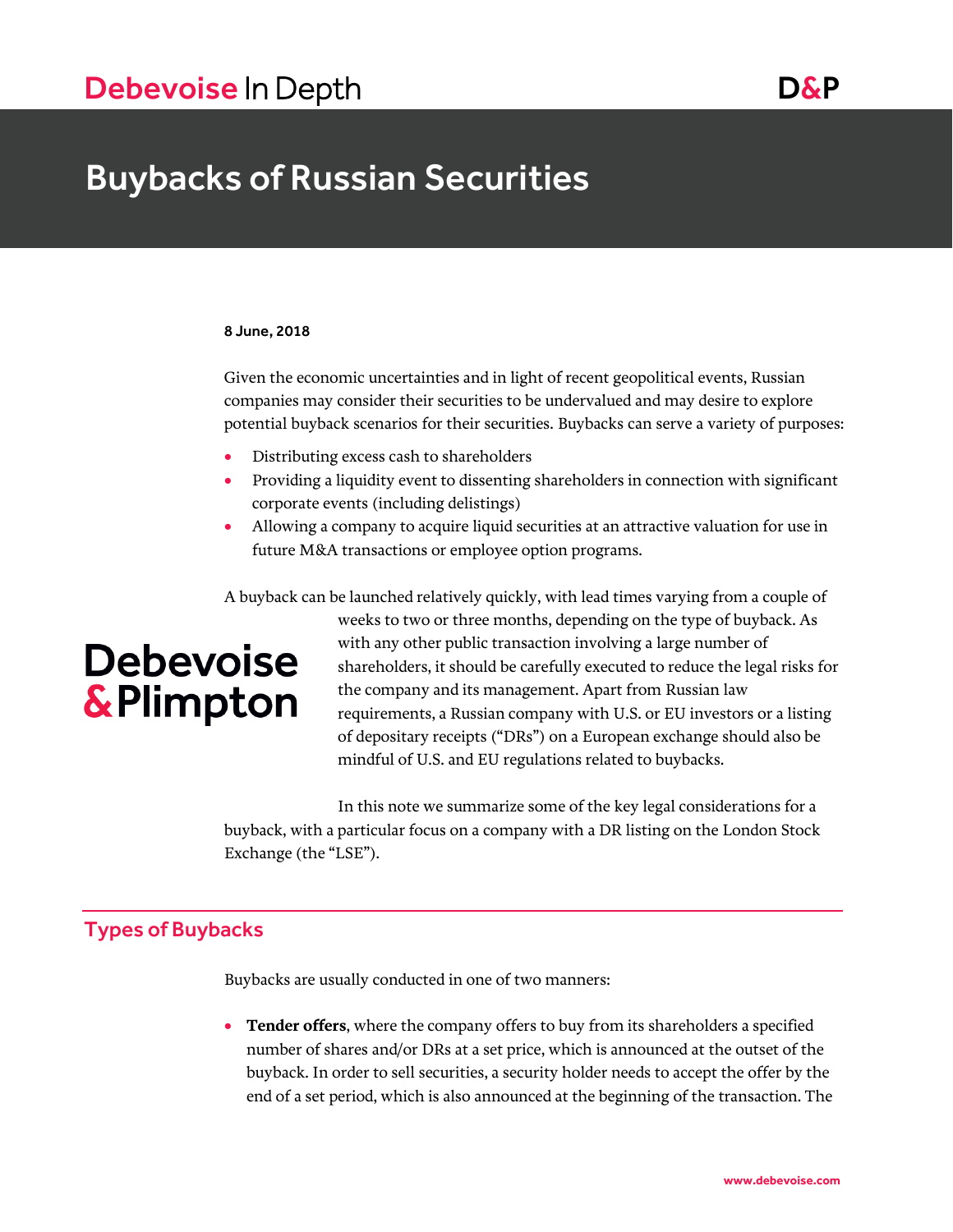company is required to buy all tendered securities, subject to potential proration and other terms and conditions.

 **Open market purchases ("OMPs")**, where the company announces its intention to repurchase, usually through a broker, its securities on the stock exchange or overthe-counter market over a specified time period, which is usually longer than the acceptance period for tender offers.

For practical purposes, buybacks of Russian shares or DRs representing such shares are made by a non-Russian subsidiary of the issuer rather than by the issuer itself. There are a number of legal reasons for this approach:

- Russian law sets forth limited circumstances under which Russian companies may purchase their own shares, and such purchases are subject to very strict restrictions
- A Russian company can only purchase DRs if it has "qualified investor" status under Russian law and engages a Russian broker
- Recent changes to the Russian legislation make it very difficult for DR holders to participate in buybacks conducted by Russian issuers
- There is no prohibition under Russian law for a subsidiary holding shares of its Russian parent

### Inside Information and Market Manipulation

Under Russian, UK and U.S. law, a company or any insider may not acquire securities while in possession of "inside information"—generally, material, nonpublic information about the company and its subsidiaries. As a rule, this means that a buyback should be commenced at a time when the company is not in possession of inside information; typically, it is safest to launch shortly following the company's announcement of its annual or interim results.

In addition, purchases may not be made while in possession of inside information. If the company has any inside information at any time during a buyback, the company must disclose it or, in the case of an OMP, suspend purchases if a material event does arise that the company does not wish to disclose. In the case of an OMP that is being carried out by a broker under a binding contract entered into at a time when the purchaser was not in possession of inside information, giving the broker discretionary powers over the purchases, the buyback could proceed even if the purchaser is in possession of inside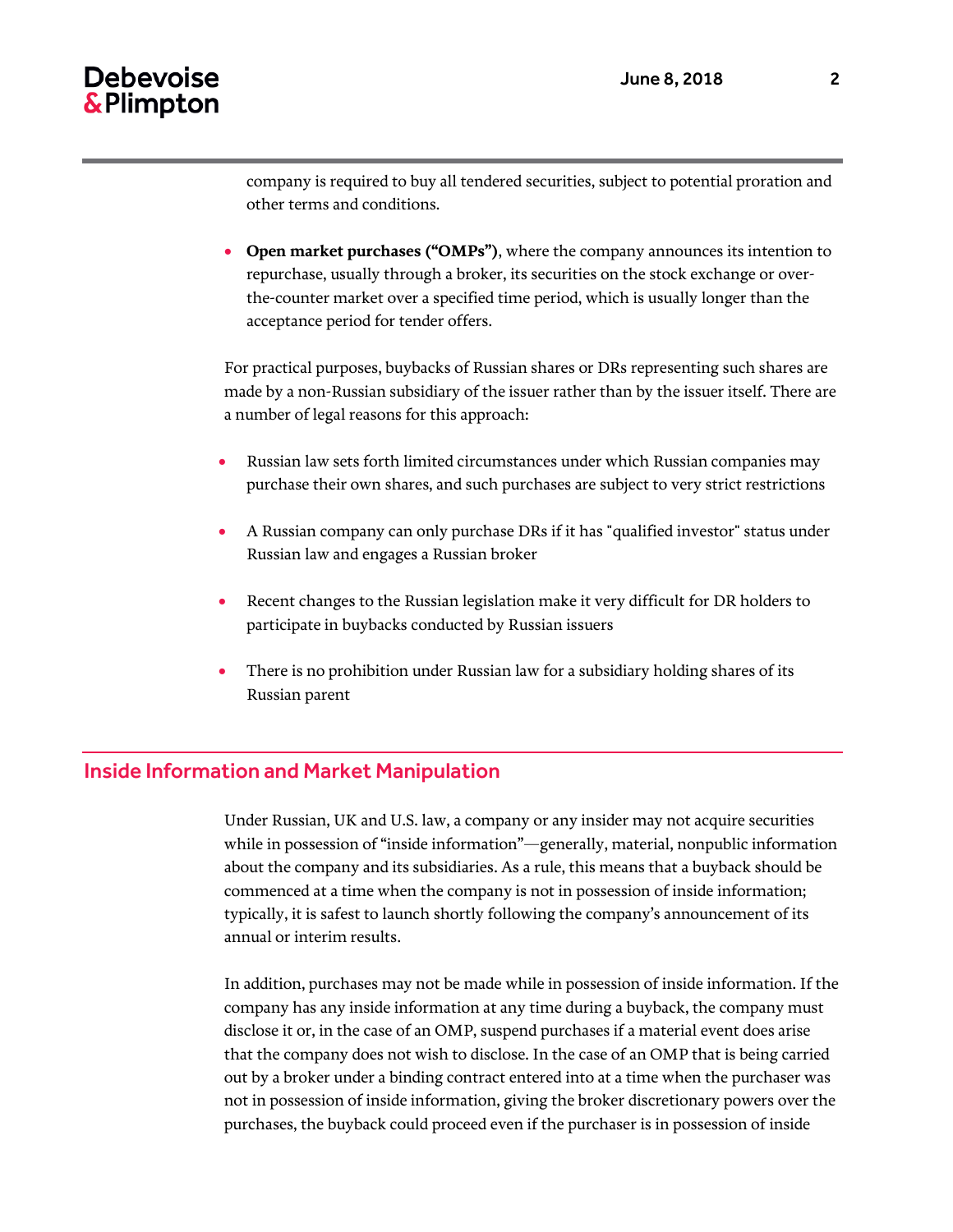information. In such a case, the purchases under the OMP program would be made within fixed parameters established by the purchaser and set forth in the trading plan entered into with the broker appointed, but with trading decisions within those parameters made independently of, and without influence by, the purchaser with regard to the timing and amount of the purchases.

In addition to insider trading considerations, purchases under a buyback program should be structured so as to ensure that they are not considered as manipulating the market for the shares or DRs being purchased. This is particularly relevant for OMPs that may include purchases on stock exchanges. For example, the EU Market Abuse Regulation (the " $\text{MAR''}\text{)}^1$  provides a safe harbor for buybacks of listed shares from certain market abuse offences, such as manipulating transactions. While this safe harbor is not strictly applicable to buybacks of DRs, companies with a DR listing on the LSE may want to look to the safe harbor requirements (which include price and volume limitations, as well as transaction announcement requirements) to reduce the risk that the buyback would violate the market abuse prohibitions on market manipulations.

Under Russian law, there is no specific safe harbor for OMPs carried out on stock exchanges. To reduce Russian risks of market manipulation, limiting the OMP to only over-the-counter purchases or including explicit instructions to the broker executing the buyback not to undertake any actions that may constitute market manipulation is recommended.

## **Disclosure**

 $\overline{a}$ 

If the company's DRs are listed on the LSE or another European market, the company is under an obligation under MAR to disclose all inside information promptly to the market. In addition, under the general anti-fraud requirements of Rule 10b-5 of the U.S. Securities Exchange Act of 1934 ("Rule 10b-5"), the purchaser and any person acting on its behalf must not trade on the basis of material, nonpublic information. Tender offers are usually made on the basis of a Tender Offer Memorandum at a time when all material information has been disclosed to the market. While an OMP is not typically carried out through a specific disclosure document such as this, disclosure of the authorization of the OMP and of purchases made thereunder is typically made.

In an OMP, the purchaser typically provides at least every seven days a report on the aggregate number of securities purchased back and the weighted average price per day and a breakdown per trading venue.

<sup>1</sup> Regulation (EU) No 596/2014 of the European Parliament and of the Council of 16 April 2014.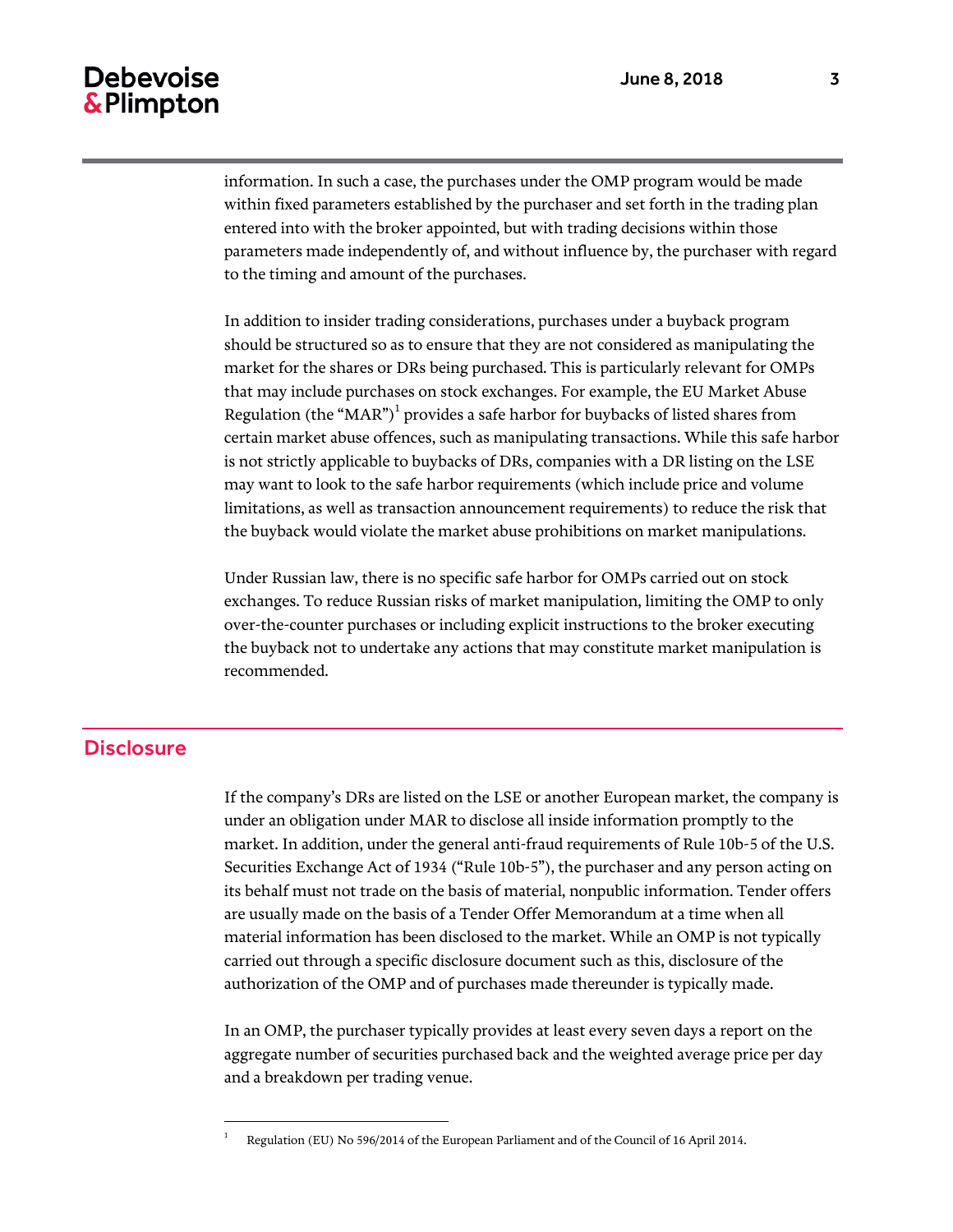Russian disclosure rules are more detailed and include a long list of disclosable events. For example, if the buyback is carried out by a company's subsidiary, the company will be required to disclose, in the form of a material information announcement, information regarding: (i) the entry by the subsidiary into any agreement providing for the acquisition of shares or DRs; (ii) any acquisition by the subsidiary of shares or DRs; (iii) the acquisition by the subsidiary of  $5, 10, 15, 20, 25, 30, 50, 75$  or  $95\%$  of the voting rights in the company (taken together with any other voting rights held by the company and its other controlled or otherwise connected persons); and (iv) the entry by the subsidiary into a transaction that would be considered a major transaction under Russian law (if the subsidiary is considered to be "material" in relation to the company).

## Other Regulatory Matters

Depending on the number of securities to be acquired by the company, a number of other Russian regulatory requirements may also need to be considered, including antimonopoly requirements, strategic law requirements (if the issuer is a strategic company) and mandatory tender offer requirements (if the company seeks to acquire more than 30% of the issuer's share capital taking into account shareholdings of the company's affiliates).

#### U.S. Tender Offer Rules

If the Russian issuer has U.S. security holders, a buyback that is extended to such holders may be subject to additional U.S. legal requirements applicable to "tender offers" under U.S. law. There is no bright line for determining whether or not a buyback constitutes a "tender offer" under U.S. law; instead, this depends on such factors as the way the solicitation is being conducted, the amount of securities being bought back, the purchase price in relation to the market price, the terms of the offer (whether firm or negotiable) and the period during which the offer is open. An OMP would not typically be considered a tender offer subject to the U.S. requirements.

Tender offers involving purchases of securities that are not listed in the United States are subject to Regulation 14E under the Securities Exchange Act. The minimum requirements of Regulation 14E include:

 A requirement that the tender offer be open for no less than 20 U.S. business days from the date the tender offer is first published or sent to security holders, and no less than an additional 10 U.S. business days if there is an increase or decrease in the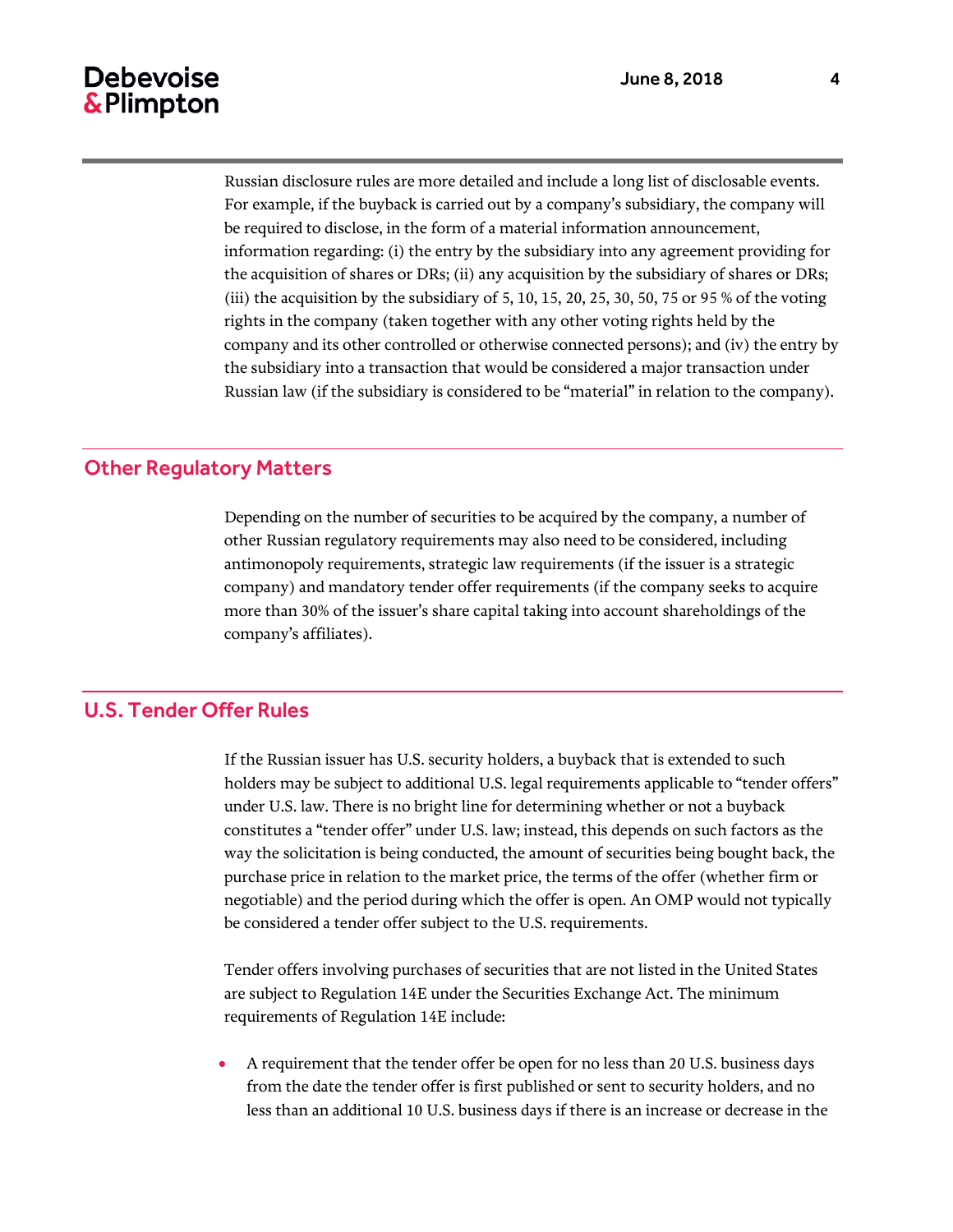percentage of securities being sought or the consideration offered or if the dealer's soliciting fee is changed (five U.S. business days for other material changes)

- Restrictions on transactions on the basis of material, nonpublic information
- A requirement that an acquirer must pay promptly following the expiration of the tender offer
- Prohibitions on the purchase of securities subject to the tender offer outside the tender offer from the date of the public announcement of the tender offer to its completion

The Exchange Act provides exemptions from some of these requirements depending on whether the Russian issuer qualifies for the so-called Tier I or Tier II exemptions, which are based on the number of shares or DRs held by U.S. shareholders in proportion to the total number of shares outstanding. Tender offers are exempt from most U.S. tender offer rules if 10% or less of the class of securities subject to the tender offer is owned by "U.S. persons" (Tier I), while more limited relief is provided if 40% or less of the class of securities subject to the tender offer is owned by "U.S. persons" (Tier II). In certain circumstances, a company may decide to comply fully with the requirements of Rule 14E and not calculate the number of U.S. holders of its securities. Any tender offer that is open to U.S. security holders is subject to the requirement that the offeror disclose all information to investors that may be material to their decision to sell the securities.

If, instead of complying with the U.S. tender offer requirements, the company prefers to exclude U.S. securityholders from the buyback, the company will need to make sure that strict guidelines are implemented to avoid triggering U.S. jurisdictional requirements.

\* \* \*

Please do not hesitate to contact us with any questions.

#### MOSCOW

Natalia A. Drebezgina ndrebezgina@debevoise.com

Alan Kartashkin akartashkin@debevoise.com

#### **LONDON**

James C. Scoville jcscoville@debevoise.com

Vera Losonci vlosonci@debevoise.com